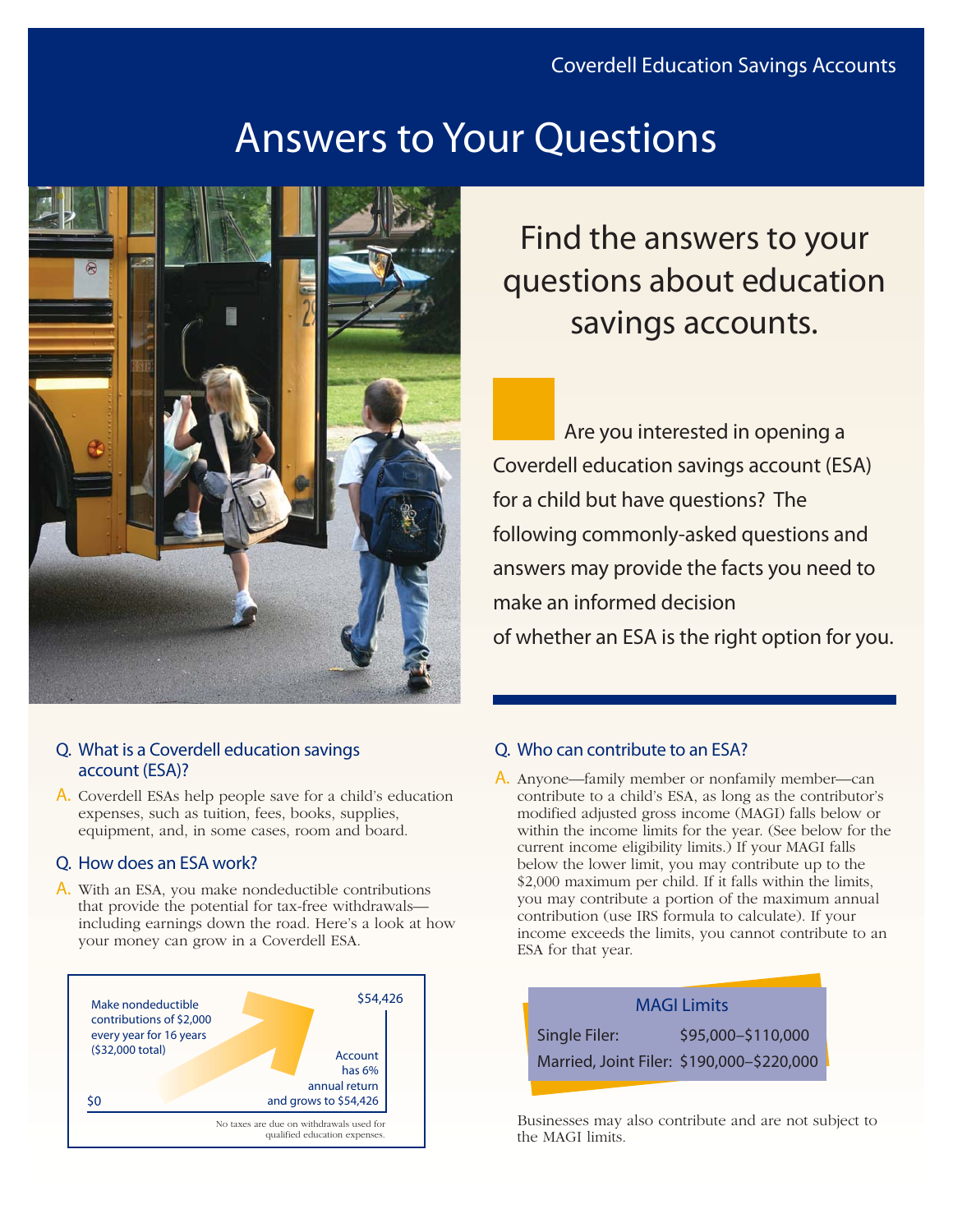#### Q. How much can I contribute to an ESA?

A. Depending on your MAGI, you may be able to contribute up to \$2,000 per child. For example, if you choose to contribute to the ESAs of three children and you are eligible to give the full contribution amount, you could contribute \$6,000 total (\$2,000 to each child). Each child may receive no more than \$2,000 total per year in ESA contributions. Thus, if several individuals are making ESA contributions for the same child, a coordinated effort will ensure that the total contributions a child receives in one year do not result in an excess.

#### Q. What is the deadline for making ESA contributions each year?

A. You have until the due date for filing your federal income tax return for the year to contribute to an ESA. For most individuals, this is April 15.

#### Q. How long can I contribute to a child's ESA?

A. You can make contributions to a child's ESA until she reaches age 18.\*

#### Q. If I contribute to an ESA, can I still contribute to a Traditional or Roth IRA?

A. ESA contributions do not affect the contributions you can make to Traditional or Roth IRAs.

#### Q. Who controls the ESA?

A. Every ESA must have a "responsible individual" assigned to oversee the account. This person directs the investments within the account, decides when to withdraw money, and decides if and when to transfer or roll over the assets to another eligible family member's ESA. Generally, the "responsible individual" is a parent or legal guardian of the child. The child may serve as the responsible individual after becoming an adult.

## Q. Can ESA assets be moved to another ESA?

A. Yes. Assets can be transferred or rolled over from one ESA to another ESA for the same child or an eligible family member of the child. There is no time limit for executing a transfer, but rollovers between ESAs must be completed within 60 days. Keep in mind that only one rollover is permitted per ESA every 12 months.

#### Q. Who is considered an eligible family member for purposes of a rollover?

A. Family members of the child who are eligible to receive unused funds into an ESA include spouses, siblings, nieces, nephews, first cousins, parents, aunts, uncles, children, and grandchildren under the age of 30.\*

#### Q. Can retirement plan assets be rolled over to an ESA?

A. No. Assets from IRAs, employer-sponsored retirement plans, and even qualified tuition programs (QTPs or state 529 plans) cannot be rolled over to ESAs.

## Q. Can ESA assets be moved to a QTP (state 529 plan)?

A. Yes. ESA distributions are tax-free if contributed to a QTP for the same child.

## Q. When can ESA money be accessed?

A. The responsible individual can withdraw money from the child's ESA at any time. But the amount withdrawn may be subject to tax and penalty if it is not used to pay for the child's qualified education expenses.

#### Q. What education expenses are considered to be "qualified"?

A. Qualified expenses are outlined in the chart below.

|                                                           | <b>Eligible Expenses</b>                                                                                                                                                                         | <b>Condition for Qualification</b>                                                                |
|-----------------------------------------------------------|--------------------------------------------------------------------------------------------------------------------------------------------------------------------------------------------------|---------------------------------------------------------------------------------------------------|
| <b>Higher</b><br><b>Education</b>                         | Tuition and fees<br>Books, supplies, and equipment                                                                                                                                               | Must be required for enrollment (no<br>minimum enrollment standard)                               |
|                                                           | Room and board (subject to limits)                                                                                                                                                               | Student must be enrolled at least half-time                                                       |
| Elementary<br>and<br><b>Secondary</b><br><b>Education</b> | Tuition and fees<br>Books, supplies, and equipment<br>Academic tutoring<br>$\bullet$<br>Special needs services                                                                                   | Must be <i>incurred</i> in connection with<br>enrollment or attendance                            |
|                                                           | Room and board<br>Uniforms<br>Transportation<br>Supplementary items (including extended<br>day programs)                                                                                         | Must be required or provided by school in<br>connection with attendance or enrollment             |
|                                                           | Computer technology, equipment, Internet<br>access, and related services (does not include<br>software designed for sports, games, or<br>hobbies, unless predominantly educational<br>in nature) | Must be used by child and the child's<br>family during any of the years the child is<br>in school |